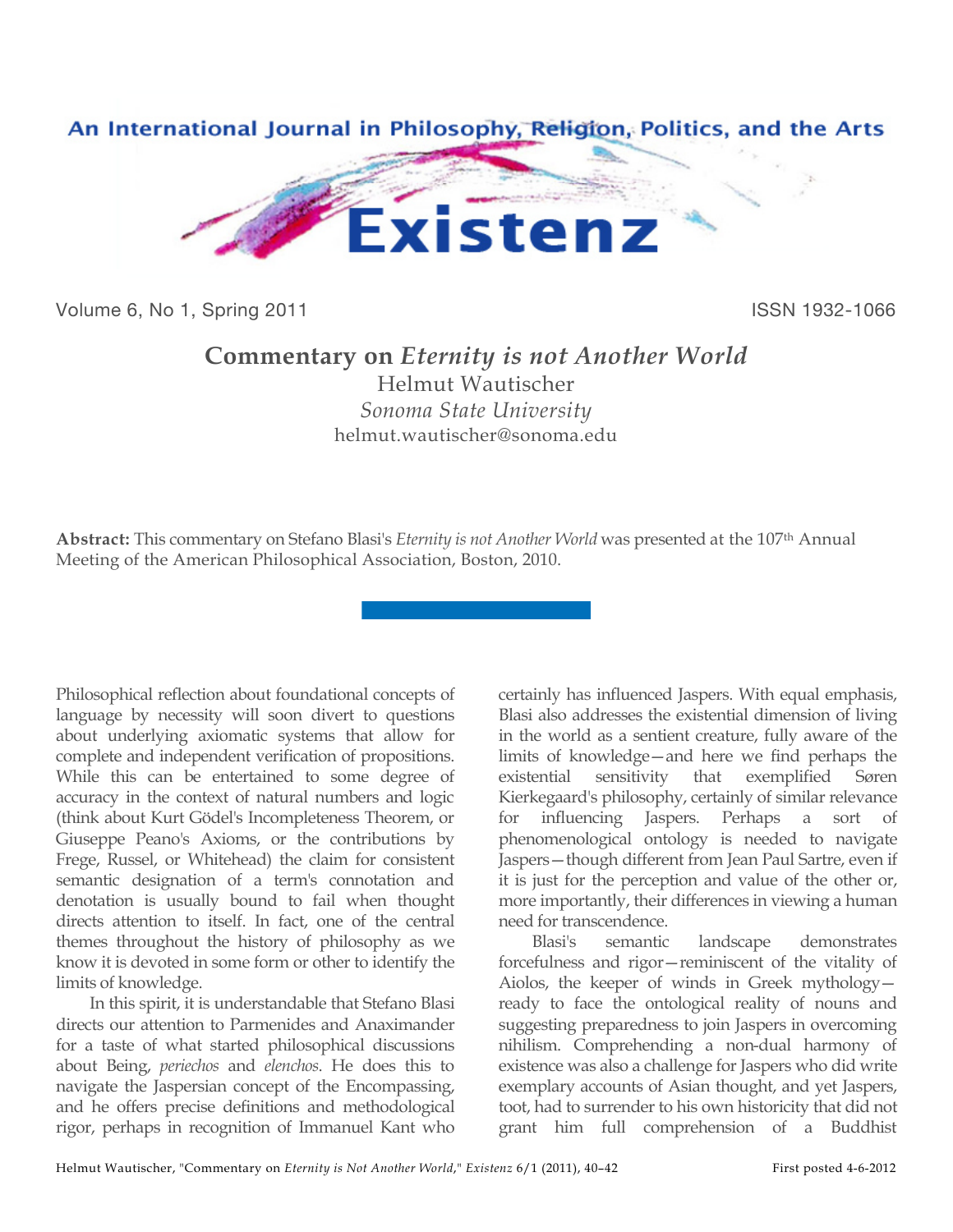metaphysics that claims to transcend the world.<sup>1</sup> Such an example demonstrates the difference between a successful epistemological staging of a concept and its corresponding ontological comprehension.

Thought and being are not easily defined, let alone in an existentialist environment where philosophizing is seen as an activity that is not reduced to pure intellect. To make matters even more complex, we need to add the challenge of translation. Here in particular it is the translation of the *Umgreifende* (encompassing) and also of *Erscheinung* (appearance) that complicates possible interpretations of Jaspers' thought. Literal translations of words often omit the cultural dimension, the realm of meaning that comes with language usage when properly embedded in the associative cultural domain of a given time period, in other words, the becoming of meaning due to shared historicity. In this context, the Encompassing does not "grab" nor "restrict," as Blasi suggests, but it is simply present "in existence, in consciousness-as-such, in *Existenz*, in the spirit, in the world—and all these ways finally point to one, the Encompassing of everything Encompassing, which nowhere is definitively understood or possessed, and which yet leads everywhere where our path reaches its essential possibility."2 Jaspers is fully aware of the conceptual difficulty to abstain from understanding the Encompassing as an object. He refers to Kant's transcendental deduction as the key to speak of the Encompassing and the appropriate method of thinking the Encompassing. Jaspers' brilliant one-sentence summary of Kant's complex argument is as follows: "By the guiding thread of psychological, methodological, and metaphysical objectifications he thinks that which itself is none of these objectifications, although being the necessary condition of all of them, that which itself is neither subject nor object" (*RC* 792). Here, Jaspers overlooks the palindromic quality of the mind/matter relationship by leaving out the intrinsic singularity of each and every mind and its cadacualtic features. The neurobiologist Mario Crocco describes cadacualtez as "the intrinsic unbarterability, unrepeatability, incommunicability, and singularity of every existential being<sup>13</sup> and uses the concept to address the relationship between causation and individuation. The etymological origin of the word relates to the Spanish *cada cual*, meaning "each one."

When the physicist Max Planck corrected David Hume's error about causation by discovering that physical causation comes in packets, "so that in producing effects action packets annihilate and one could only see the effects—never acquiring any impression from the (exhausted) causative action by observing the extramental changes it had already produced" (*AP* 378), this made room for recognizing that also some revision of Kant's position is needed who views minds as ineffectual (epiphenomenal) and views being as predicative (analytic). Kant places emphasis on human processing of sensorial information and minimizes the constraints that nature imposes on the noumenal. It is precisely this extramental quality of the world that we also face in attempting to comprehend the Encompassing. A dialectical approach is certainly tempting and has a long historical tradition, yet the positioning of conceptual opposites in the hope of some sort of synthesis cannot address the dynamic of mind and matter to comprehend its mutual interactivity. For example, Hans Saner uses the dialectic between communication and solitude to discuss the experience of boundary situations by means of existential communication. Jaspers sees this tension between reason and possible *Existenz* as a finite transcendence and he introduces ciphers to demarcate the boundary situations toward such transcendence; a process that he calls Periechontology. Its etymological root includes the Greek *peri* (around) and *echó* (to hold), roughly translated as "to encompass," and it symbolizes philosophical activity leading to the knowledge of the Encompassing by means of *periechon*, a principle that holds the world together.

Blasi does receptively refer to Jaspers' conception of being by quoting from *Von der Wahrheit*: *omne ens est verum*, *omne ens est unum*, *omne ens est bonum*. Here, Jaspers evokes an ancient Greek perception that the True is identical with the One is identical with the Good. We must bear in mind that Jaspers objects to

 $\overline{a}$ 

 $\overline{a}$ 

<sup>1</sup> See Indu Sarin, "Karl Jaspers and Asian Thought," in *Karl Jaspers's Philosophy: Expositions & Interpretations*, eds. Kurt Salamun and Gregory J. Walters, Amherst, NY: Humanity Books 2008, pp. 291-312.

<sup>2</sup> Karl Jaspers, "Reply to my Critics," in *The Philosophy of Karl Jaspers*, ed. Paul Arthur Schilpp, La Salle, IL: Open Court 1981, pp. 747-869, here p. 792. [Henceforth cited as *RC*]

<sup>3</sup> Mario Crocco, "A Palindrome: Conscious Living Creatures as Instruments of Nature; Nature as an Instrument of Conscious Living Creatures," in *Ontology of Consciousness: Percipient Action*, ed. Helmut Wautischer, Cambridge, MA: The MIT Press 2008, pp. 359-393, here p. 375. [Henceforth cited as *AP*]